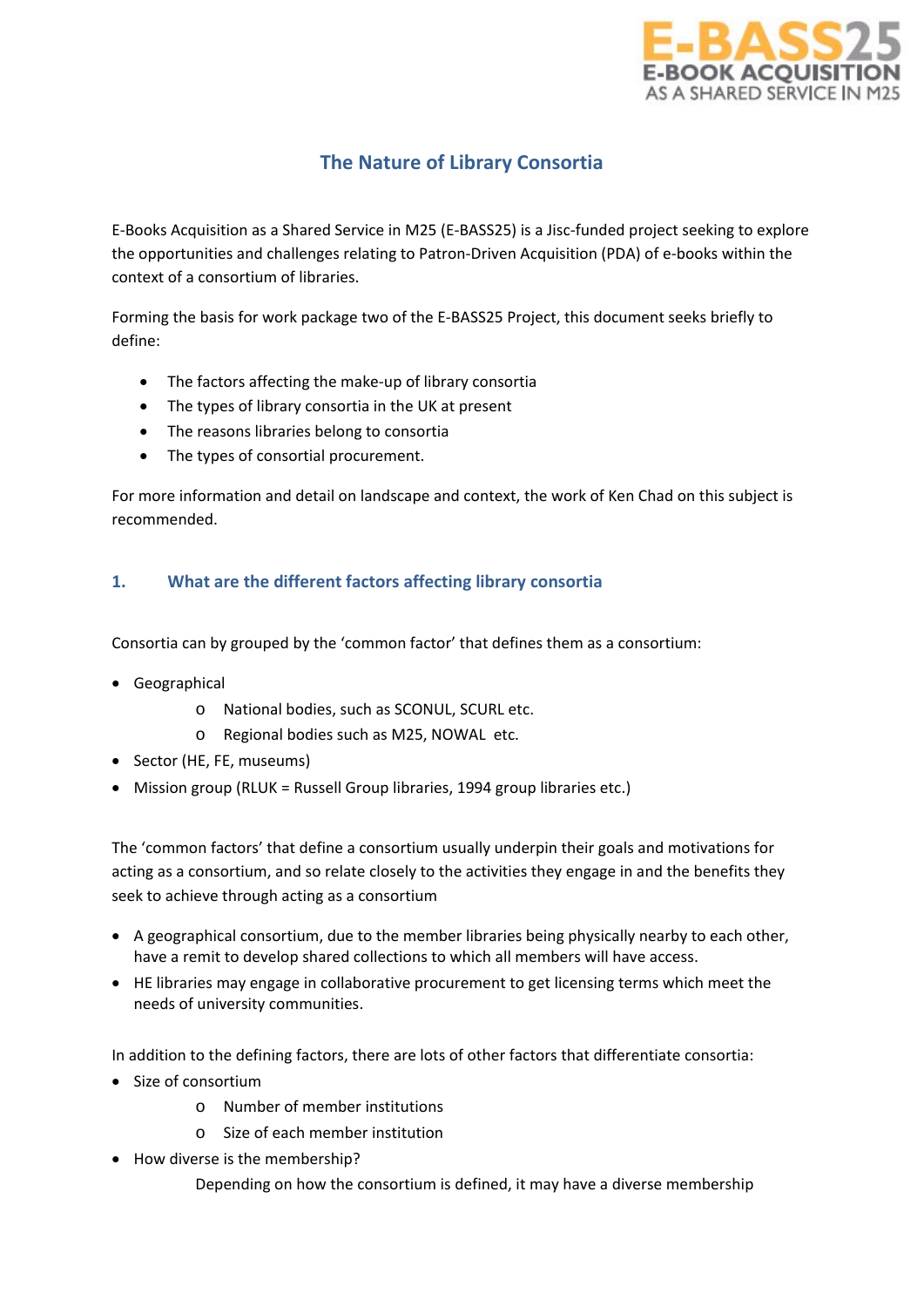

- o Mix of big/small members?
- o Mix of interests, sectors etc.?
- o Mix of subject specialisms in collections?
- A geographical consortium may have members from mix of sectors, of different sizes
- M25 has small, specialist libraries + large research libraries
- o M25 has both HE and museum libraries
- o A mission group consortium may have members from across the country
- How close is the relationship?
	- o [Federation] can the consortium mandate that all members must act together?
	- o [Close] do all members agree to act together?
	- o [Loose] do members choose whether to opt into/out of individual deals offered to them?
	- o [Collaborative group] more about lobbying/networking than collections and services?
- How formalised is the relationship / how long does it last?
	- o Ad hoc group of libraries, acting together to participate in one-off consortial deal, with no other shared activities?
	- o Established, ongoing consortia acting together in range of activity areas, maybe well resourced with staff / operating budget
- What resources does the consortium have?
	- o Has central staff / employs external agent / relies on support from member institution staff?
	- o An operating budget?

A consortium's resources are likely to be closely related to other factors, i.e. a large, ongoing consortium more likely to have significant resources than small ad-hoc grouping.The following factors are less likely to relate to the goals and motivations of the consortium, but will affect the way in which they achieve these goals:

- A consortium that has a very diverse membership in terms of size or sector, may find it more difficult to develop shared collections because it may be more difficult to identify common content needs or a suitable funding model.
- A consortium that is strongly formalised (with a governing body, central staff, operating budget) may already have the infrastructure to support collaborative procurement, but a looser consortium may need to act through an agent (such as JISC Collections)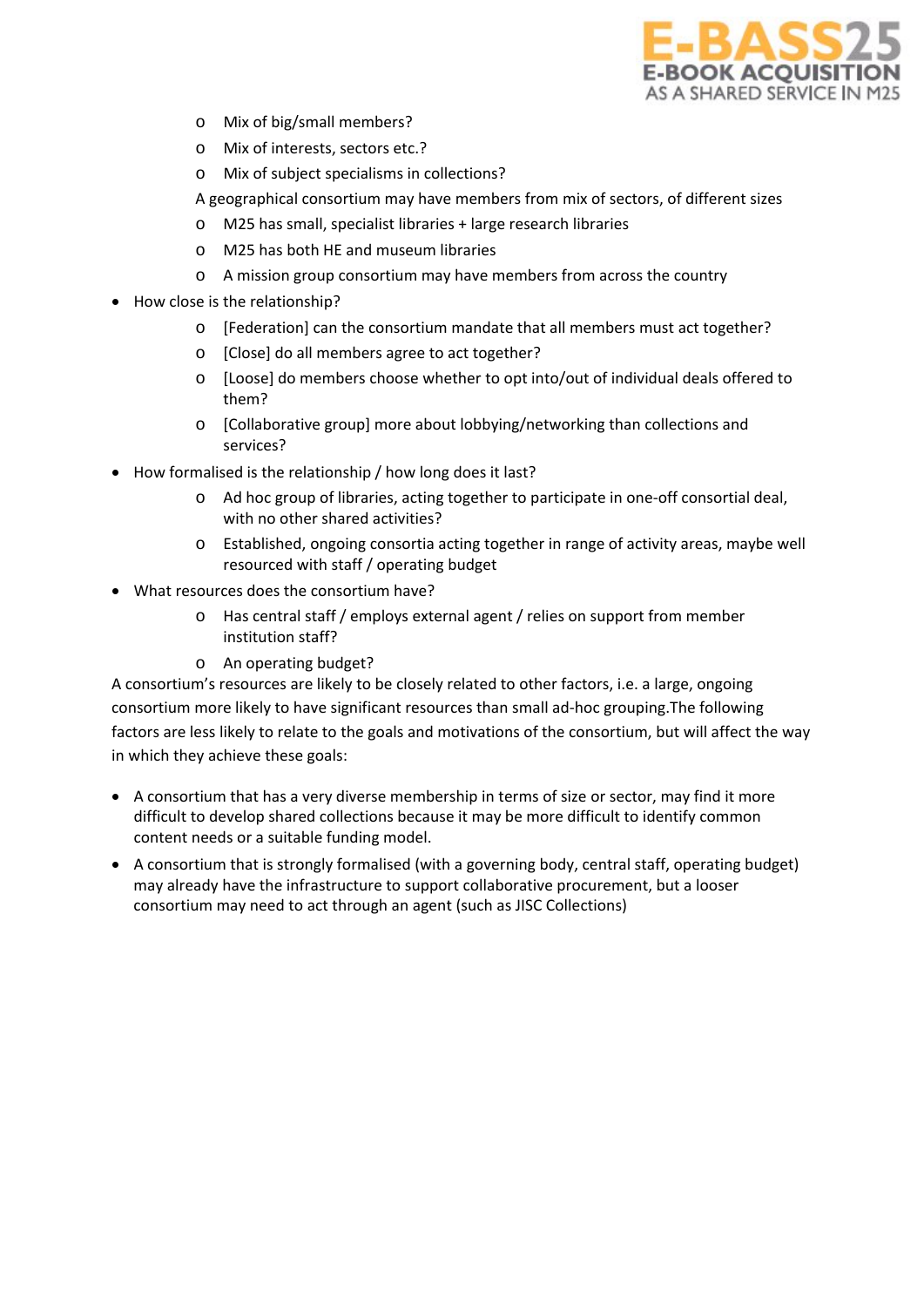

## **2. What are the different types of UK consortia and related players?**

## **2.1 Library consortia**

- Many defined by library sector (such as MLAG, a consortium of museum libraries)
- Many geographical
	- o Mainly regional, e.g. M25, NOWAL
	- o Most national bodies are collaborative/lobbying bodies (SCONUL, SCURL, WHELF, RLUK) rather than consortia, although some have sub-groups acting as consortia (SHEDL/ SCURL; WHELF e-book deal)

## **2.2 Agents**

- HE purchasing consortia
	- o Some are general university purchasing consortia (LUPC, SUPC)
	- o Some are library specific (NOWAL, MUAC, NEYAL)
	- o They negotiate supplier contracts and frameworks for range of services and supplies such as the Joint National Book Agreement, Serials Framework Agreements.
	- o They offer a source of procurement advice to support individual libraries requiring tendering
- Agents acting on behalf of libraries (JISC, Eduserv)
	- o These are not consortia of libraries, but act on their behalf
	- o They offer consortial deals which offer advantageous pricing /licencing to 'loose consortia of HE/FE/museum libraries'
	- o They offer efficiencies, e.g. single point of payment
	- o They have an increasing role in offering 'above campus' shared services (e.g. Eduserv authentication services, JISC licence checker, KB+)
- Agents acting as intermediaries or on behalf of publishers
	- o Broker consortia deals between libraries and publishers (such as Content Online acting for IEEE)

#### **2.3 National libraries**

- National libraries are not consortia, but in the UK they support some of the activities which are undertaken by consortia in the United States, such as:
	- o Collaborative collection management, for example UKRR cooperative management of print periodicals
	- o ILL supplier
	- o Digitisation copyright clearance (British Library)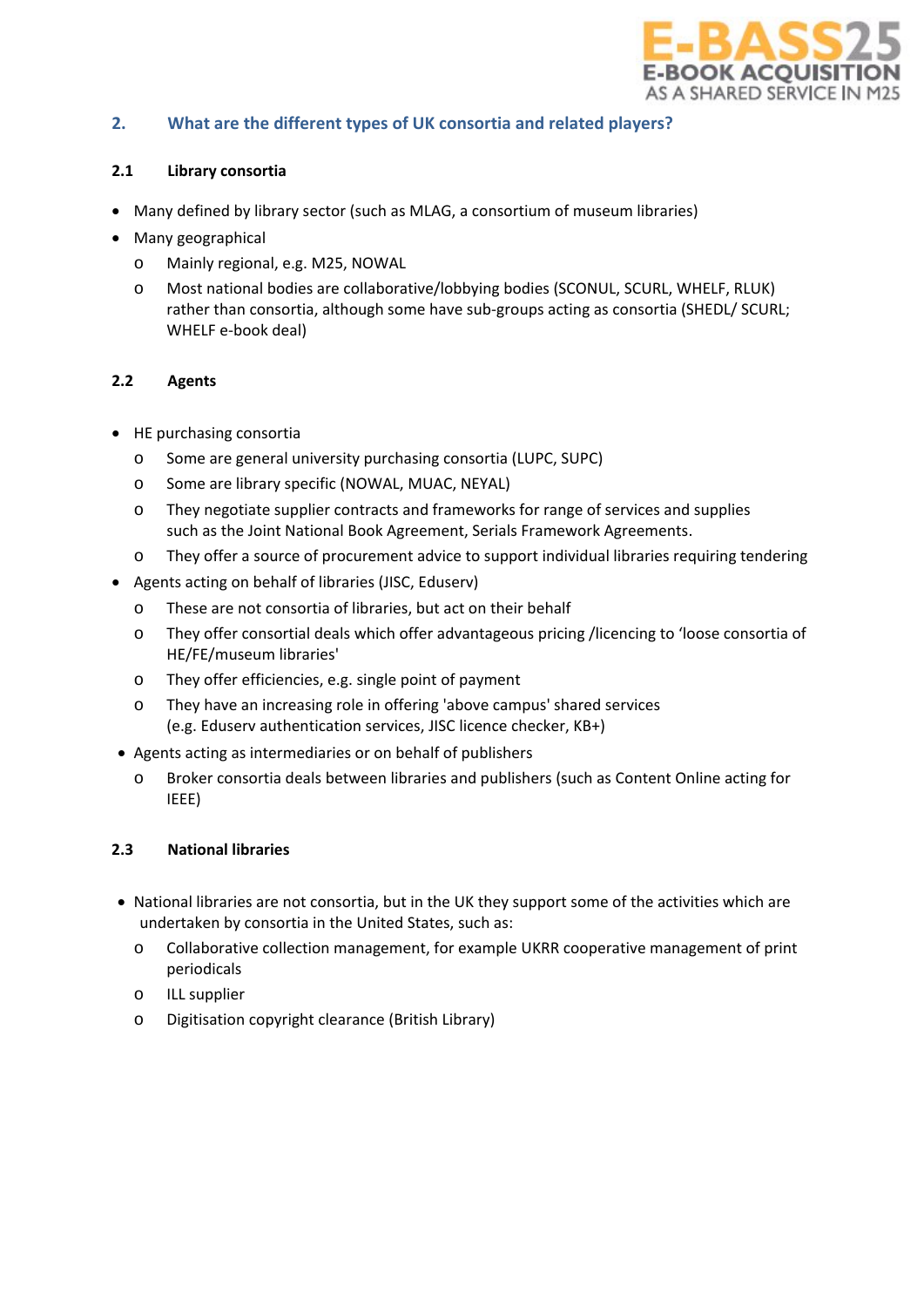

# **3. Why do libraries act belong to consortia?**

There are many areas of activity for consortia and collaborative bodies, including lobbying, networking, and shared staff development programmes, but there are 3 key areas of activity relevant to and with potential for e-books.

These are: E-book procurement; Collection development; and Business support. Methods and benefits are described in the following sections.

### **3.1 E-Book Procurement**

Consortia undertake collaborative negotiation of deals .

- They may be either general 'framework' agreements with particular supplier(s), for any content (Joint Consortia National Book Agreement, NESLi Nature deal) or deals for specific content (JISC Collections deals for specific databases)
- They may negotiate the deal directly between the consortium and the supplier, or the deal may be negotiated by an 'agent' such as purchasing consortia (LUPC, SUPC, NOWAL, NEYAL, MUAC) or other body (JISC Collections, Eduserv)

The benefits here of acting as a consortium are:

- Using economies of scale to achieve efficiency savings by sharing a single tender process.
- Using combined purchasing power to negotiate:
	- o Advantageous pricing / licensing terms
	- o New models (e.g. PDA/EBS from a publisher who doesn't normally offer it)
	- o New content (e.g. e-textbooks not normally available)

For examples of three types of procurement, which can be applicable to consortia and ebooks, see section 4 below.

#### **3.2 Collection Development**

Consortial procurement may be for deals which give access to content only to individual libraries that choose to take up the deal (e.g. JISC Collection deals that libraries 'opt into'). Alternatively, consortia may negotiate a deal to give common access to content to all member libraries (e.g. SHEDL deals, deals where JISC Collections purchases content on behalf of all HE / MLA libraries).

The benefits here of acting as a consortium are:

- Using combined purchasing power to afford access to more titles than could be achieved by acting as an individual library (the more titles you can buy, the cheaper the cost per title, so pooling funding as a group should give better value, even if you have to pay a premium to get shared access)
- Quickly building a 'critical mass' of e-books for libraries without large e-book collections
- Achieving political objectives to create a 'level playing field' where all library users have access to a common body of content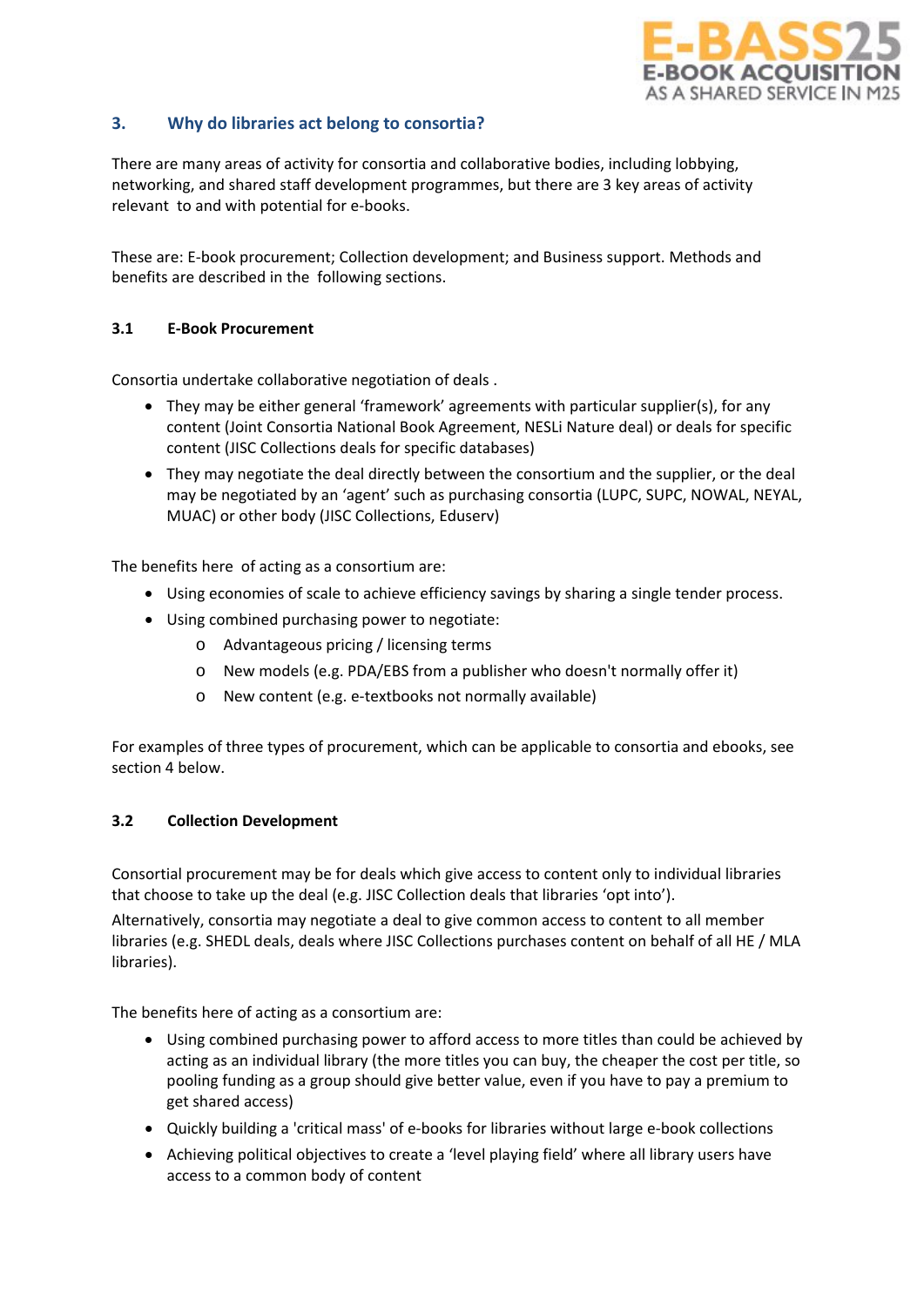

In this type of 'Collaborative Collection Management' (CCM) each library primarily collects material to support the needs of its own users but also collaborates to ensure a coordinated approach to build complementary collections across a consortium. Paired with collaborative access and ILL schemes to facilitate sharing through access, this model of collection development can greatly increase the diversity of content available to consortia members.

However, it should be noted that most e-book licences do not allow content to be 'lent' between libraries, i.e. be made remotely available to users not members of the library which licenced the ebook. Therefore, it is difficult to transfer the print-based ILL approach to collaborative collection management in an e-book environment.

## **3.3 Business Support**

Libraries are increasingly looking to share costs of managing collections by taking a 'shared services' or 'above campus' approach to key activities:

- Central coordination of processes for acquisition/metadata/usage.
- Central provision of systems/shared data to support management activities. e.g. provision of a consortial/community knowledge base of data such as KB+.

The key benefits of acting as consortium are in using economies of scale to deliver efficiency savings:

- Saving staff time on acquisition administration (e.g. payment through consortium managing agent).
- Saving staff time on metadata management (e.g. use of KB+ shared services).
- Saving costs on shared systems.

For more specific information on how this might apply in the area of e-books, see E-books models & consortial purchasing: benefits & challenges etc.

## **4. Types of Consortial Procurement**

#### **4.1 Framework Agreements**

The following seeks to outline the different types of consortial procurement:

The consortium **tenders for a framework agreement** with suppliers for type of content (e.g. books, journals), and individual libraries may place contracts with suppliers under the agreement. The consortium acts to manage the tender process and achieve favourable supply, licensing and pricing terms.

- The consortium does not select content; choice of what to purchase is for the individual library
- The consortium does not acquire content on behalf of member libraries, and any content acquired is paid for by the individual library and made available only to them.
- An opt-in model, libraries can choose to participate or not. Pricing may or may not depend on how many libraries place contracts under the agreement or on the level of spend achieved. E.g. rebates if spend by all libraries using the agreement reaches a threshold level.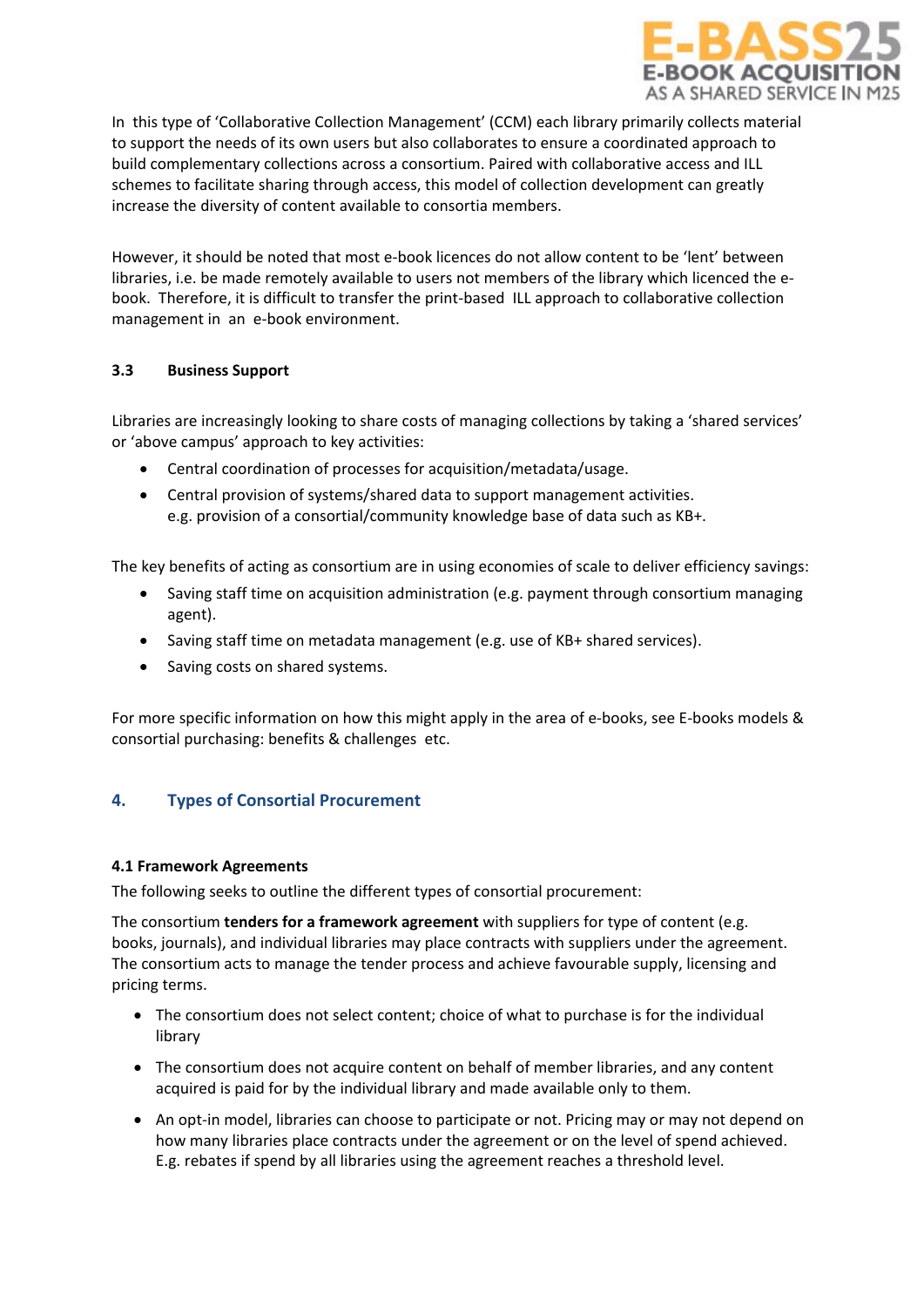

• For HE libraries, this type of procurement has typically been the role of regional university purchasing consortia (e.g. SUPC-led Joint National Books Agreement, LUPC/NOWAL Serials framework agreement).

## **4.2 Agreements for Specific Content**

The consortium **negotiates an agreement for specific content** with an individual supplier (eg an ebook package, e-journal package or database). As above, the consortium acts to manage the negotiation process and achieve favourable supply, licensing and pricing terms. In some cases the consortium may also administer the purchase / subscription process.

- The consortium selects the content to be negotiated for, although the agreement may cover a range of packages from which libraries can select.
- The consortium does not acquire content on behalf of member libraries, and any content acquired is paid for by the individual library and made available only to them.
- An opt-in model, libraries can choose to participate or not. Pricing may or may not depend on how many libraries take up the offer (e.g. ACM, IEEE)
- This type of consortial procurement has typically been managed by national bodies (e.g. Eduserv CHEST agreements, or JISC Collections NESLi deals), although it has also been done through regional university purchasing consortia (e.g. NOWAL NetLibrary deal, SUPC Safari deal).

## **4.3 Acquiring Content on Behalf of Member Libraries**

The consortium **acquires content on behalf of member libraries** using consortial funds, and the content is made freely available to all member libraries via a sub-licence.

- At national level, this type of acquisition has typically been done by JISC Collections (e.g. Cambridge Journals Archive, ECCO e-books). Guided by wishes of members on what content to negotiate for.
- At regional / home nation level, library consortia may agree to negotiate a deal with a supplier (e.g. SHEDL).
- This is generally a 'closed consortium' model, with a guarantee that all members will participate in the agreement once it has been negotiated. The only exception is for JISC agreements where libraries may be charged an administration fee and/or platform fees for hosting.

March 2013